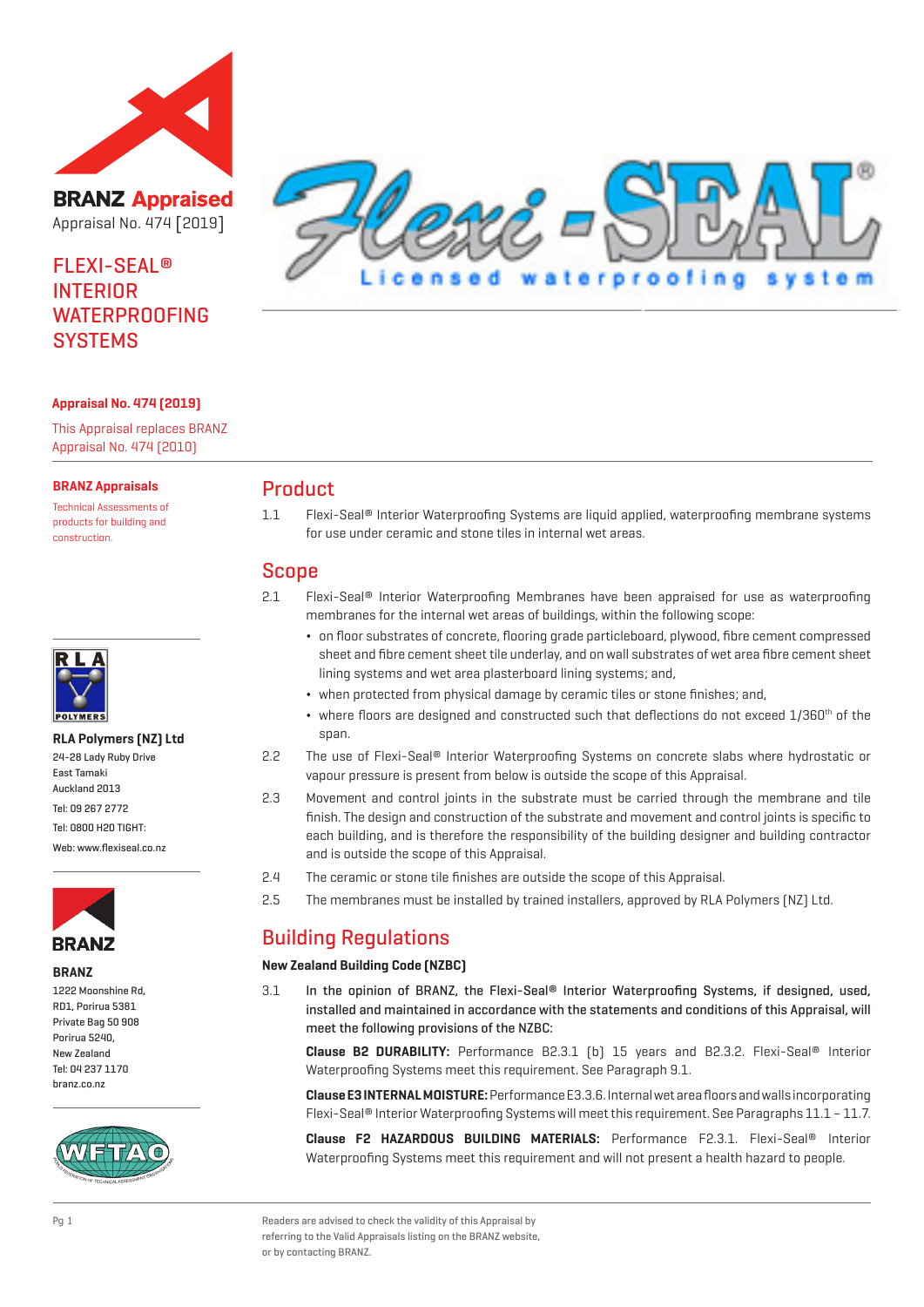

# Technical Specification

- 4.1 Materials supplied by RLA Polymers (NZ) Ltd are as follows:
	- Flexi-Seal® TWO PART is a two-part, flexible, acrylic, cementitious liquid waterproofing membrane. Once mixed it is coloured grey and supplied in kits of 10 litre liquid (in a 20L bucket) and a 15kg bag of powder. (Note: Flexi-Seal® is a Class I as per AS/NZS 4858.)
	- Flexi-Seal<sup>®</sup> PUD is a single part; water based polyurethane modified, flexible waterproofing membrane. It is coloured blue and supplied in 4 and 15 litre pails. (Note: Flexi-Seal® PUD is a Class III as per AS/NZS 4858.)
	- Orgo'Clean<sup>®</sup> is an organic cleaning concentrate for the removal of moss, mould and lichen if present on existing substrates.
	- ¬ Universal Primer is a green liquid concentrated primer for concrete and wet area plasterboard substrates.
	- ¬ RL20 Grey is a two part epoxy primer used to spot prime galvanised nails and screw heads, as well as PVC and Steel Waste traps, and to prime plywood and particle board substrates prior to the application of the Flexi-Seal®.
	- ¬ Reinforcing Bandage is polyester, woven bandage used in conjunction with Flexi-Seal® Primers or Flexi-Seal® 2 Part Liquid Membrane, as a bond breaking mechanism to reinforce wall/wall and wall/floor junctions in non wet and semi wet areas. For all other applications use Butylseal Tape.
	- ¬ Butylseal Tape is a Butyl Rubber Tape used to detail/reinforce wall/wall and wall/floor joints and all internal and external joints and it is available in a roll of 80 or 150 mm wide and 15 m long.
	- ¬ Silcoflex 590 Neutral Cure Silicone is a siliconised compound used as a bond breaker medium at wall/wall and wall/floor junctions.
	- ¬ Aftek FlexPro50FC or NPT U-Seal 500 are siliconised compounds designed to fill control joints such as in concrete floors.

# Handling and Storage

5.1 All materials must be stored inside, away from direct sunlight, heat and flame, in a dry space, at temperatures between 10ºC and 32ºC. Materials must not be removed from their containers until ready to use. The membrane products have a shelf life of 12 months from date of manufacture in the original unopened packaging. Once opened, the products must be used within 3 months.

# Technical Literature

6.1 Refer to the Appraisals listing on the BRANZ Website for details of the current Technical Literature for Flexi-Seal® Interior Waterproofing Systems. The Technical Literature must be read in conjunction with this Appraisal. All aspects of design, use, installation and maintenance contained within the scope of this Appraisal and the Technical Literature must be followed.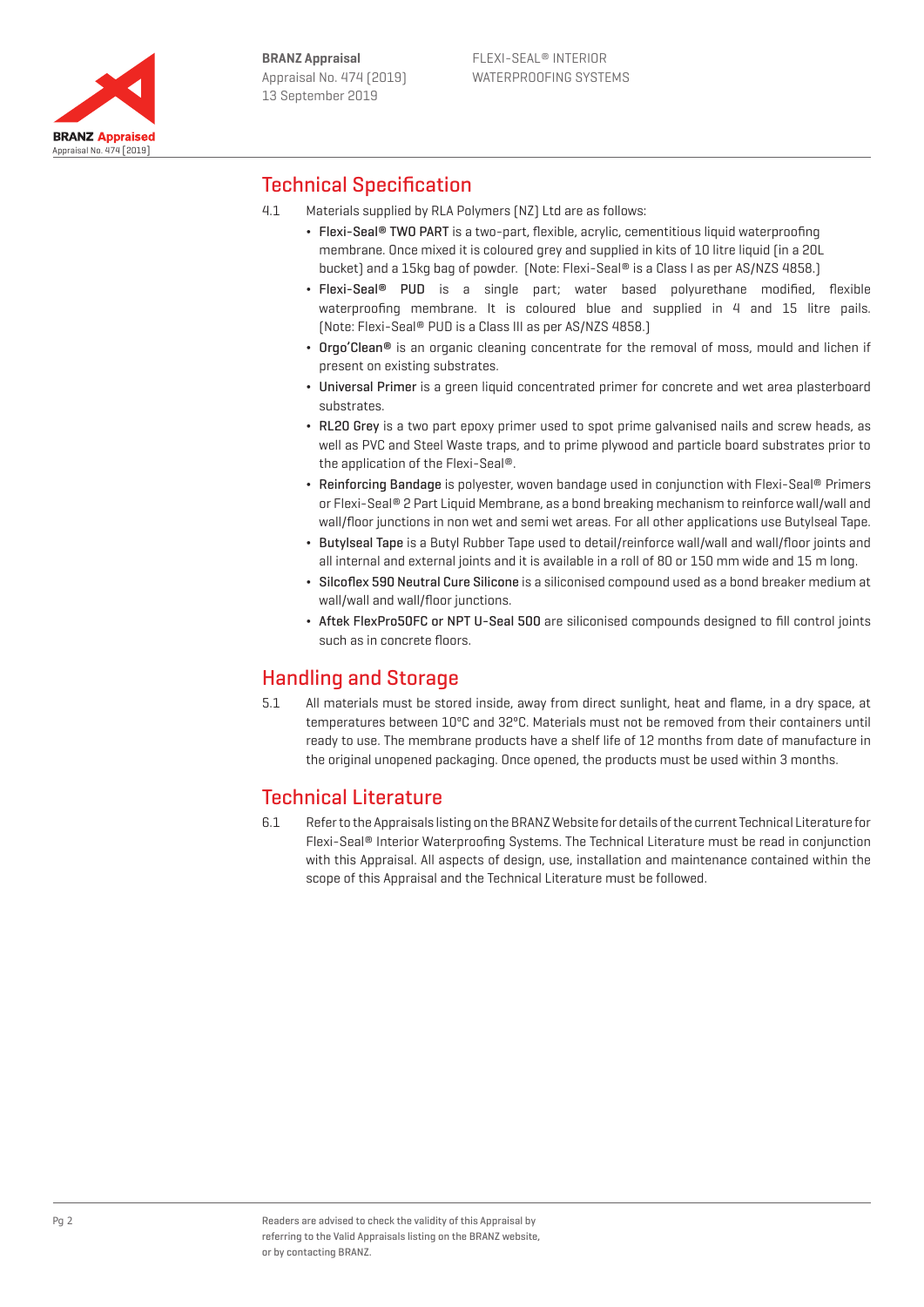

# Design Information

# General

- 7.1 Flexi-Seal® Interior Waterproofing Systems are for use in buildings where impervious waterproof membranes are required to floors and walls to prevent damage to building elements and adjoining areas.
- 7.2 The membranes must be protected from physical damage by the application of ceramic tiles or other stone finishes.
- 7.3 Movement and control joints may be required depending on the shape and size of the building or room, and the tile finish specified. Design guidelines can be found in the BRANZ Good Practice Guide: Tiling.
- 7.4 For a Class I Membrane, the bond breaker consists of a 10 mm scallop bead of neutral cure silicone, followed by installation of the reinforcing bandage or Butylseal Tape to all wall/wall and wall/floor joints. For the Class III Membrane, the bond breaker consists of the same as above, but with the Butylseal Tape only; or an alternative method is to apply a 25 mm scallop of neutral cure silicone followed by a coat of the Flexi-Seal® PUD prior to the application of a minimum of two full coats of the Flexi-Seal® PUD.
- 7.5 Timber framing must comply with NZS 3604, or where specific engineering design is used, the framing shall be of at least equivalent stiffness to the framing provisions of NZS 3604, or comply with the serviceability criteria of AS/NZS 1170. In all cases framing must be provided so that the maximum span of the substrate as specified by the substrate manufacturer is met. Timber framing supporting the substrates must be constructed such that deflections do not exceed 1/360<sup>th</sup> of the span. Where NZS 3604 is used, the allowable joist spans given in Table 7.1 shall be reduced by 20%.

## **Substrates**

### **Plywood**

- 8.1 Plywood must be a minimum of 17mm thick complying with AS/NZS 2269, CD Grade Structural with sanded C face upwards and treated to H3 (CCA treated). LOSP treated plywood must not be used.
- 8.2 The plywood must be laid with the face grain at right angles to the floor joists. The plywood must be supported with dwangs or framing with a maximum span of 400 mm in each direction, fixed with 10 g x 50 mm stainless steel countersunk head screws at 150 mm centres on the edges and 200 mm through the body of the sheets.

### **Fibre Cement Compressed Sheet/ Fibre Cement Sheet Tile Underlay**

8.3 Fibre cement compressed sheet and tile underlay must be manufactured to comply with the requirements of AS/NZS 2908.2 and must be specified by the manufacturer as being suitable for use as a wet area substrate. Installation must be carried out in accordance with the manufacturer's instructions.

#### **Particleboard**

8.4 Particleboard must be specified for the end use in accordance with NZS 3602.

#### **Concrete and Concrete Masonry**

8.5 Concrete and concrete masonry substrates must be to a specific engineering design meeting the requirements of the NZBC, such as concrete construction to NZS 3101 and NZS 3604 Concrete Slab-On-Ground Floors and Concrete masonry to NZS 4229 and NZS 4230.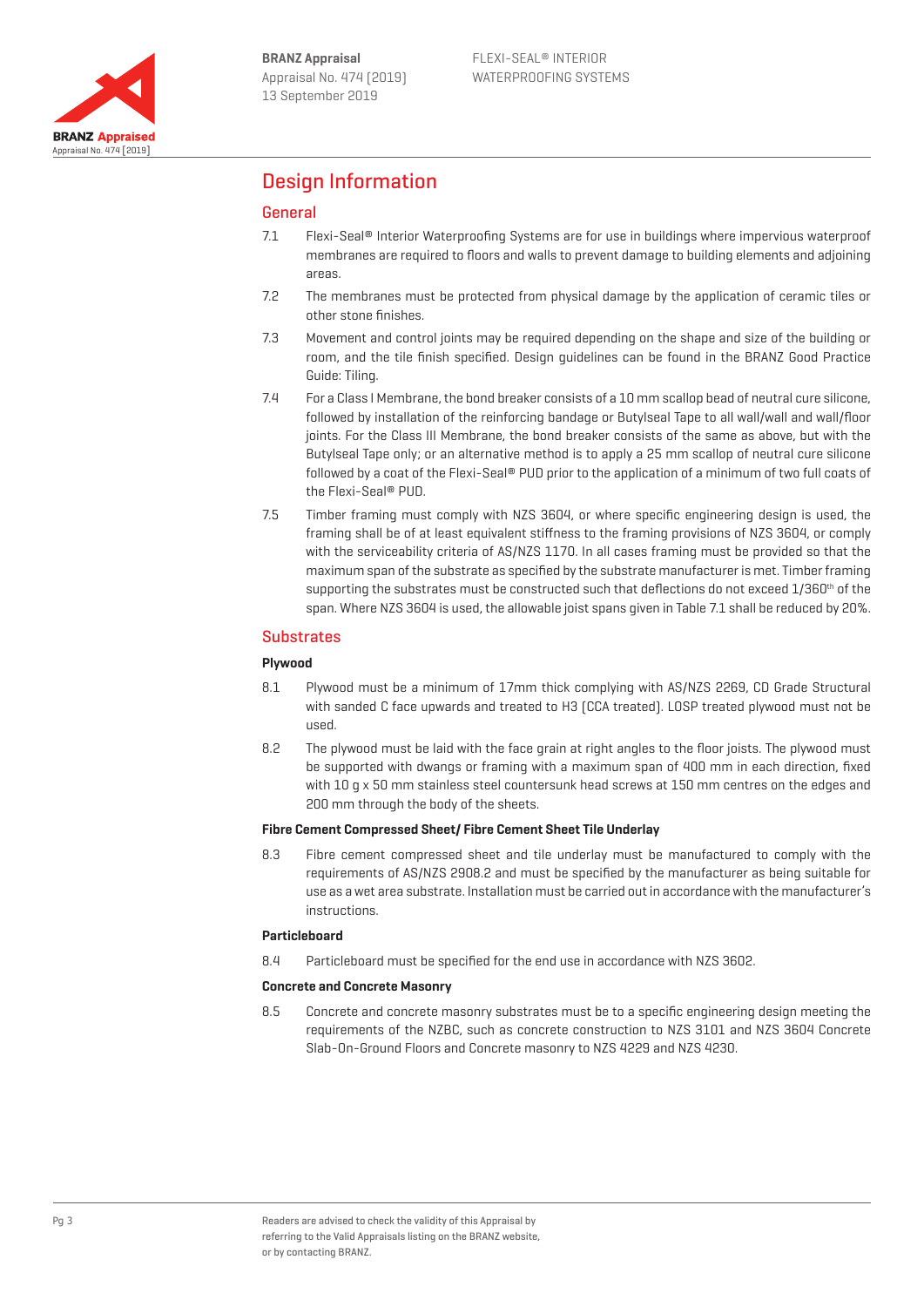

#### **Wet Area Wall Linings**

- 8.6 Plasterboard wall linings must be manufactured to comply with AS/NZS 2588 and be suitable for use in internal wet areas.
- 8.7 Fibre cement sheet must be suitable for use in wet areas and comply with AS/NZS 2908.2.
- 8.8 Installation of plasterboard or fibre cement wall linings must be carried out in accordance with the instructions of the manufacturer.

#### **Durability**

#### **Serviceable Life**

9.1 Flexi-Seal® Interior Waterproofing Systems when subjected to normal conditions of environment and use, are expected to have a serviceable life of at least 15 years and be compatible with ceramic or stone tile finishes with a design serviceable life of 15-25 years.

#### **Maintenance**

- 10.1 No maintenance of the membranes will be required provided significant substrate movement does not occur and the tiling finish remains intact. Regular checks must be made of tiled areas to ensure they are sound and will not allow moisture to penetrate. Any cracks or damage must be repaired immediately by repairing the tiles, grout and sealants.
- 10.2 In the event of damage to the membrane, the tiling must be removed and the membrane repaired by removing the damaged portion and applying a patch as for new work.
- 10.3 Drainage outlets must be maintained to operate effectively, and tile finishes must be kept clean.

#### Internal Moisture

- 11.1 Flexi-Seal<sup>®</sup> Interior Waterproofing Systems are impervious to water and when appropriately designed and installed will avoid the likelihood of water penetrating behind linings or entering concealed spaces.
- 11.2 Flexi-Seal® Interior Waterproofing Systems are suitable for use to contain accidental overflow to meet NZBC Clause E3.3.2. A means of Code Compliance for overflow is given in NZBC Acceptable Solution E3/AS1, Paragraph 2.
- 11.3 Surfaces must be finished with ceramic or stone tile finishes. A means of Code Compliance to NZBC Clause E3.3.3 is given in NZBC Acceptable Solution E3/AS1, Paragraph 3.1.1 (b) and 3.1.2 (b).
- 11.4 Falls in showers and shower areas must be a minimum of 1 in 50. In unenclosed showers, falls must extend a minimum of 1500 mm out from the shower rose. Floor wastes must be provided and the floor must fall to the outlet.
- 11.5 The waterproofing membranes must completely cover shower bases, and for unenclosed showers it must extend a minimum of 1500 mm out from the shower rose. Further design guidance on waterproofing wet areas, including waterproofing walls and junctions can be obtained from AS 3740, the BRANZ Tiling Good Practice Guide, and flooring and wallboard manufacturers.
- 11.6 Where water resistant wall finishes such as prefinished sheet materials are used, they must flash over the membrane a minimum of 30 mm.
- 11.7 BRANZ recommends the entire floor be covered by a waterproof membrane for bath, shower and spa rooms where timber, plywood or particleboard floors are used. This is also a requirement of particleboard manufacturers.

# Installation Information

#### Installation Skill Level Requirement

- 12.1 Installation of the membranes must be completed by approved and trained applicators that have completed the RLA Polymers (NZ) Ltd training programme.
- 12.2 Installation of substrates must be completed by tradespersons with an understanding of internal wet area construction, in accordance with instructions given within the Flexi-Seal® Interior Waterproofing Systems Technical Literature and this Appraisal.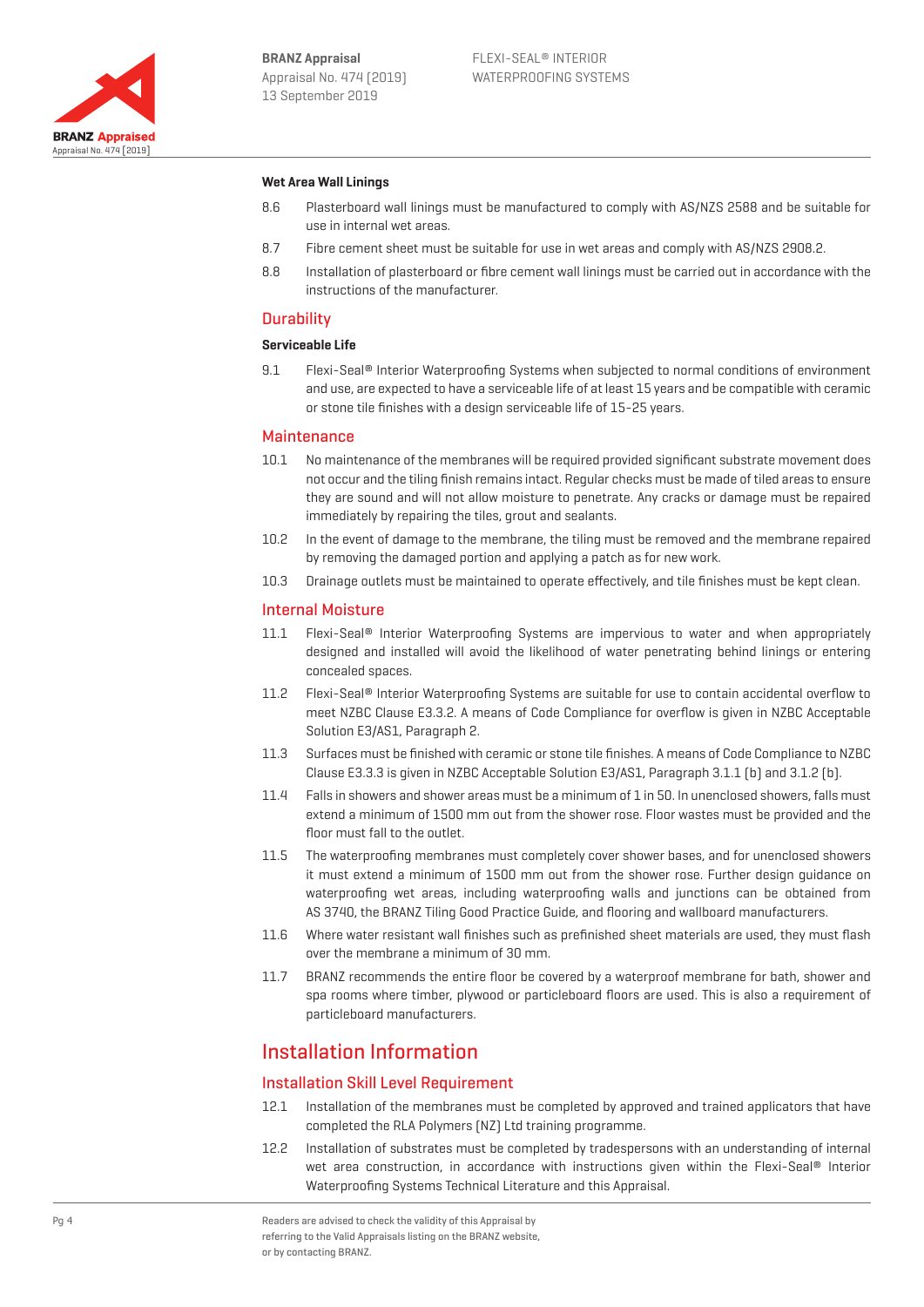

### Preparation of substrates

- 13.1 Substrates must be dry, clean and stable before installation commences. Surfaces must be even and free from nibs, sharp edges, dust, dirt or other materials such as oil, grease or concrete formwork release agents.
- 13.2 Concrete substrates can be checked for dryness by using a hygrometer as set out in BRANZ Bulletin No. 424. The relative humidity of the concrete must be 75% or less before membrane application.
- 13.3 All voids, cracks, holes, joints and excessively rough areas must be filled to achieve an even and uniform surface. Junctions of substrate abutments, such as at wall/floor or wall/wall junctions and control joints must use installed as set out in the Technical Literature.
- 13.4 Cement sheet substrates must be primed with Universal Primer diluted 1:1 with water and allowed to cure before the membrane is installed.
- 13.5 Use Flexi-Seal® Mega Prime to prime all plastic waste traps, plywood substrates and nail heads.

### Membrane Installation

- 14.1 Installation must not be undertaken where the substrate surface temperature is below 10ºC or above 35ºC.
- 14.2 Flexi-Seal® 2 Part Liquid Membrane and Flexi-Seal® 2 Part Liquid Membrane Powder must be mixed and left to stand for 5 minutes before re-mixing, then applying. Flexi-Seal® PUD must be thoroughly stirred before application.
- 14.3 The membranes must be applied in a minimum of two coats at the rates set out in the Technical Literature. For both membrane types, the second coat should be applied in the opposite direction to the first.
- 14.4 Application can be made by roller (medium/long nap), brush (long bristle), or on floors with a rubber grouting blade.
- 14.5 Reinforcement bandage is bedded into the wet layer of the two-part system at wall/wall and wall/floor junctions. Butylseal Tape is used for this purpose when using the single pack PUD system. For joints in flooring systems and crack suppression on concrete floors the Butylseal Tape is used.
- 14.6 Clean up may be undertaken with water.

#### Tiling

- 15.1 The membranes must be cured for at least 24 hours in summer and 48 hours in winter before tiling. The cured membranes must be protected at all times to prevent mechanical damage, so may require temporary covers until the finishing is completed.
- 15.2 Tiling must be undertaken in accordance with AS 3958.1 and the BRANZ Good Practice Guide: Tiling. The compatibility of the tile adhesive must be confirmed with RLA Polymers (NZ) Ltd.

#### **Inspections**

- 16.1 Critical areas of inspection are:
	- ¬ Construction of substrates, including crack control and installation of bond breakers and movement control joints.
	- ¬ Moisture content of the substrate prior to the application of the membrane.
	- ¬ Acceptance of the substrate by the membrane installer prior to application of the membrane.
	- ¬ Installation of the membranes to the manufacturer's instructions, particularly installation to the correct thickness and use of reinforcement.
	- ¬ Membranes curing and integrity prior to the installation of tiles including protection from mechanical damage during curing and prior to tile installation.

#### Health and Safety

17.1 Safe use and handling procedures for the membrane are provided in the Technical Literature. The materials must be used in conjunction with the relevant Material Safety Data Sheet.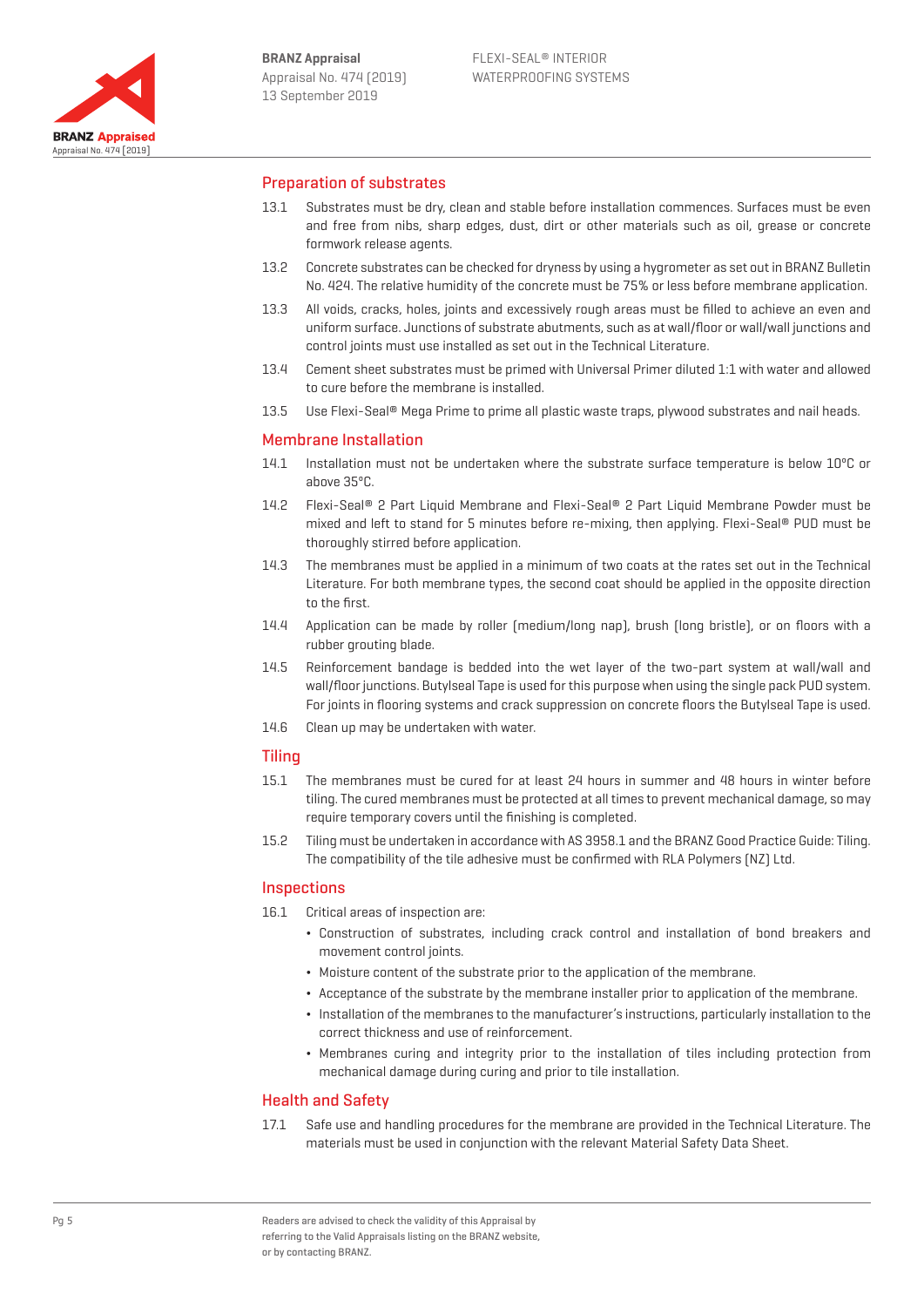

# Basis of Appraisal

The following is a summary of the technical investigations carried out:

### **Tests**

- 18.1 Testing has been carried out by BRANZ. This testing covered durability, water absorption, thermal stability, shear, adhesion, static water head resistance, water vapour transmission and suitability over particle board. The test results were reviewed by BRANZ experts and found to be satisfactory.
- 18.2 Testing has carried out by CSIRO to AS/NZS 4858, results of this testing has been reviewed by BRANZ technical experts and is found to be satisfactory.

## Other Investigations

- 19.1 An assessment was made of the durability of the Flexi-Seal® Waterproofing Systems by BRANZ technical experts.
- 19.2 Site inspections were carried out by BRANZ to examine the practicability of installation.
- 19.3 The Technical Literature has been examined by BRANZ and found to be satisfactory.

### **Quality**

- 20.1 The manufacture of the Flexi-Seal® Waterproofing Membranes has been examined by BRANZ and found to be satisfactory.
- 20.2 The quality of manufacture of the Flexi-Seal® Interior Waterproofing Membranes is the responsibility of RLA Polymers (NZ) Ltd.
- 20.3 The quality of supply to the market is the responsibility of RLA Polymers (NZ) Ltd.
- 20.4 The quality of installation on site is the responsibility of the RLA Polymers (NZ) Ltd approved and trained applicator.

## Sources of Information

- ¬ AS/NZS 1170: 2002 Structural design actions.
- ¬ AS/NZS 2269: 2012 Plywood structural.
- AS 2358: 1990 Adhesive for fixing ceramic tiles.
- ¬ AS 3740: 2010 Waterproofing of wet areas within residential buildings.
- ¬ AS 3958.1: 1991 Guide to the installation of ceramic tiles.
- ¬ Good Tiling Practice, BRANZ, June 2002.
- ¬ NZS 3101: 2006 Concrete structures.
- ¬ NZS 3109: 1997 Concrete construction.
- ¬ NZS 3602: 2003 Timber and wood-based products for use in buildings.
- ¬ NZS 3603: 1994 Timber structures standard.
- ¬ NZS 3604: 2011 Timber-framed buildings.
- ¬ Ministry of Business, Innovation and Employment Record of amendments Acceptable Solutions, Verification Methods and handbooks.
- ¬ The Building Regulations 1992.